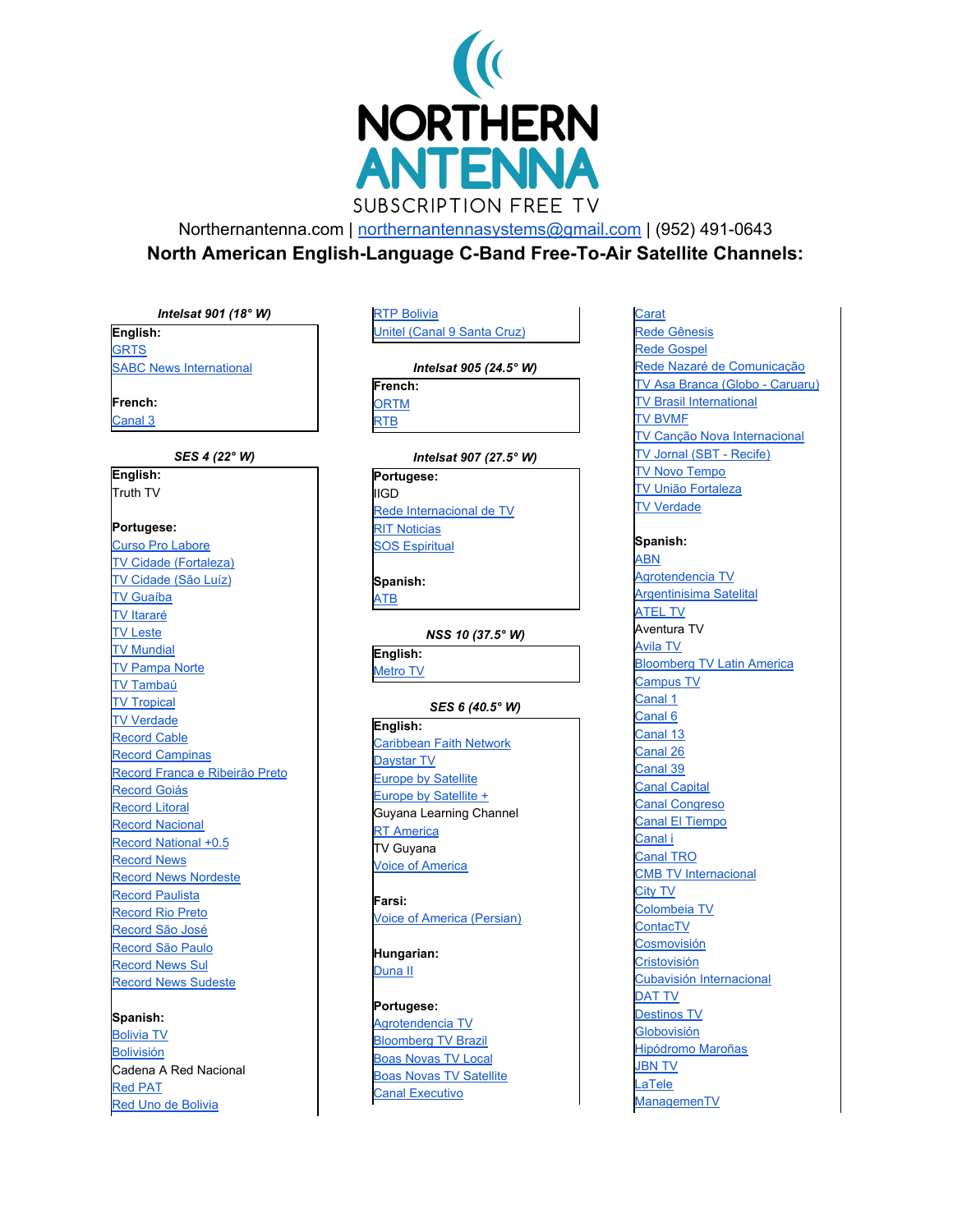[Maya](http://www.maya-tv.com/) TV Mi [Gente](http://www.migente-tv.com/) [Promar](http://www.promar.tv/) TV RCTV [Internacional](http://www.rctv.net/) Señal [Colombia](http://www.senalcolombia.tv/) Señal [Institucional](http://www.canalinstitucional.com/) Tele Amiga [Internacional](http://www.teleamiga.com/) **[Telecafe](http://www.telecafetv.com.co/) [Teleantioquia](http://www.teleantioquia.com.co/) [TeleGracia](http://www.telegracia.com/) [Telepacifico](http://www.telepacifico.com/) [Telesur](http://www.telesurtv.net/) [Televen](http://www.televen.com/)** TV [Martí](http://www.martinoticias.com/) TV Nuevo [Tiempo](http://www.nuevotiempo.org/) TV [Publica](http://www.canal7.com.ar/) (Canal 7) [TVR](http://www.tvr.com.ve/) Televida [Internacional](http://www.televida.org.co/) Ve [Plus](http://www.novelisima.com/) TV [Venezolana](http://www.vtv.gob.ve/) de TV [ViVe](http://www.vive.gov.ve/) Zuvision TV

### *Intelsat 11 (43° W)*

**Portugese:** Azteca [Internacional](http://www.tvazteca.com.mx/) [Curta!](http://www.canalcurta.com.br/) [Eby](http://www.ebytv.com/) TV [Fashion](http://www.ftv.com/) TV Brazil [Fish](http://www.fishtv.com/) TV [Music](http://www.musicboxbrazil.tv.br/) Box Brazil [Prime](http://primeboxbrazil.tv.br/) Box Brazil [Travel](http://primeboxbrazil.tv.br/) Box Brazil Tveo [WooHoo](http://www.woohoo.com.br/) **Spanish:**

Azteca [Internacional](http://www.tvazteca.com.mx/) Canal Rural [Satelital](http://www.elrural.com/) [Teletica](http://www.teletica.com/canal7/teletica-satelital.htm) Canal 7 Tveo

### *Intelsat 14 (45° W)*

**Portugese:** [Medalhão](http://www.medalhaopersa.com.br/) Persa TV [Alagoas](http://www.tvalagoas.com.br/) TV [Candelária](http://www.tvcandelaria.com.br/) TV [Pajuçara](http://pajucara.tudonahora.com.br/tv) TV Urbana [Outdoor](http://www.urbanaoutdoor.com.br/)

**Spanish:** [Antena](http://www.antenalatina7.com/) Latina Canal 48 de la [Solidaridad](http://www.fundacioncatolica.org/canal48hn/canal48.html) Canal del Sol **[CaribVision](http://www.caribvisiontv.tv/)** [CDN](http://www.elcaribecdn.com.do/cdntv.aspx) TV [CDN](http://www.elcaribecdn.com.do/cdntv.aspx) TV 2

### **[CERTV](http://www.certvdominicana.com/) CNT** [Latele](http://www.hispanoamericatv.com.py/) [Mangu](http://www.mangumtv.com/) Music TV Market TV **ONTV** SD TV Tele-Canal Noticias 16 [Telecadena](http://www.televicentro.hn/canal7.htm) 7 y 4 **[Telefuturo](http://www.telefuturo.com.py/)** [Teleradio](http://www.teleradioamerica.com/) America **[TeleSistema](http://www.televicentrotv.net/home/televicentro.php)** TV [Educativa](http://www.tencanal10.tv/) Nacional TV Perú - [Canal](http://www.tnp.com.pe/) 7 [UCV](http://www.ucvtv.cl/) TV

#### *Intelsat 1R (50° W)*

**French:** [RTG](http://www.rtg-conakry.com/)

**Portugese:** Jolie [Joias](http://www.joliejoias.com/) Rede [Estação](http://www.redeestacao.com.br/) TV [Gazeta](http://videos.agazeta.net/)

*Intelsat 23 (53° W)* **French: [ORTM](http://www.ortm.ml/) Portugese:**

[Via](http://www.viax.cl/) X Zona [Latina](http://www.zonalatina.cl/)

**Spanish:**

La [Red](http://www.lared.cl/) **[TeleCanal](http://www.telecanal.cl/)** 

[Via](http://www.viax.cl/) X Zona [Latina](http://www.zonalatina.cl/)

*Intelsat 805 (55.5° W)* **Chinese:** CCTV 4 [\(International\)](http://tv.cctv.com/cctv4) CGTN [Documentary](http://bugu.cntv.cn/cctv9documentary/)

**English:** BYU TV [International](http://www.byutvint.org/) **[CGTN](http://english.cctv.com/)** [Fashion](http://www.ftv.com/) TV

**Portugese:** [ESMAT](http://wwa.tjto.jus.br/esmat) Euro [Jóias](http://www.eurojoias.com.br/) Igreja Crista [Maranata](http://www.igrejacristamaranata.org.br/) [Jóias](http://www.joiasvip.com.br/) Vip Rede [Mercosul](http://www.canal21tv.com.br/) RTP [Internacional](http://www.rtp.pt/rtpi) América TV Meio [Norte](http://meionorte.com/programacaotv.html)

TV [Mundial](http://www.impd.tv/) TV [Sinal](http://www.sinal.org.br/destaques/pcs-tv.asp)

**Spanish:**

[ATV](http://www.atvplus.com.pe/) + [ATV](http://www.atvsur.com.pe/) Sur [Bolivia](http://www.televisionboliviana.tv.bo/) TV Bolivia TV [Deportes](http://www.televisionboliviana.tv.bo/) sports [Hipódromo](http://www.hipodromo.com/) de las Americas [Hipódromo](http://www.hipodromo.com/) Presidente Remón [JN](http://www.jn19tv.com/) 19 La [Tele](http://www.lared.cl/) [Repretel](http://www.repretel.com/canal_4) Canal 4 [Repretel](http://www.repretel.com/canal_6) Canal 6 [Repretel](http://www.repretel.com/canal_11) Canal 11 [RTU](http://www.rtu.com.ec/) Tropical TV [Turff](http://www.hipodromo.com/) TV TV Azteca [\(Guatemala\)](http://www.tvazteca.com.mx/) XHTVL Canal 9

# *Intelsat 21 (58° W)*

**Arabic:** [Arabica](http://www.arabicamusic.tv/) Music [Future](http://www.future-news.tv/) News [Future](http://www.futuretvnetwork.com/) TV MBC [International](http://www.mbc.net/ch1.html) **[Noursat](http://www.noursat.tv/) [OTV](http://www.otv.com.lb/)** 

**Chinese:** CCTV 4 [\(International\)](http://tv.cctv.com/cctv4)

**English:** [3ABN](http://www.3abntv.org/) **[CGTN](http://english.cctv.com/)** WCLF (CTN - [Clearwater,](http://www.ctnonline.com/) FL)

**French:** CCTV F [\(International\)](http://fr.cctv.com/) [France](http://www.france24.com/) 24

**German:** DW-TV Latin [American](http://www.dw-world.de/) DW-TV [Amerika](http://www.dw-world.de/)

**Japanese:** NHK [World](http://www.nhk.or.jp/nhkworld/english/tv) TV

**Korean:** [Arirang](http://www.arirangtv.com/) TV World MBN-TV Maeil [Business](http://www.mbn.co.kr/) News **[YTN](http://www.ytn.co.kr/)** 

**Portugese:**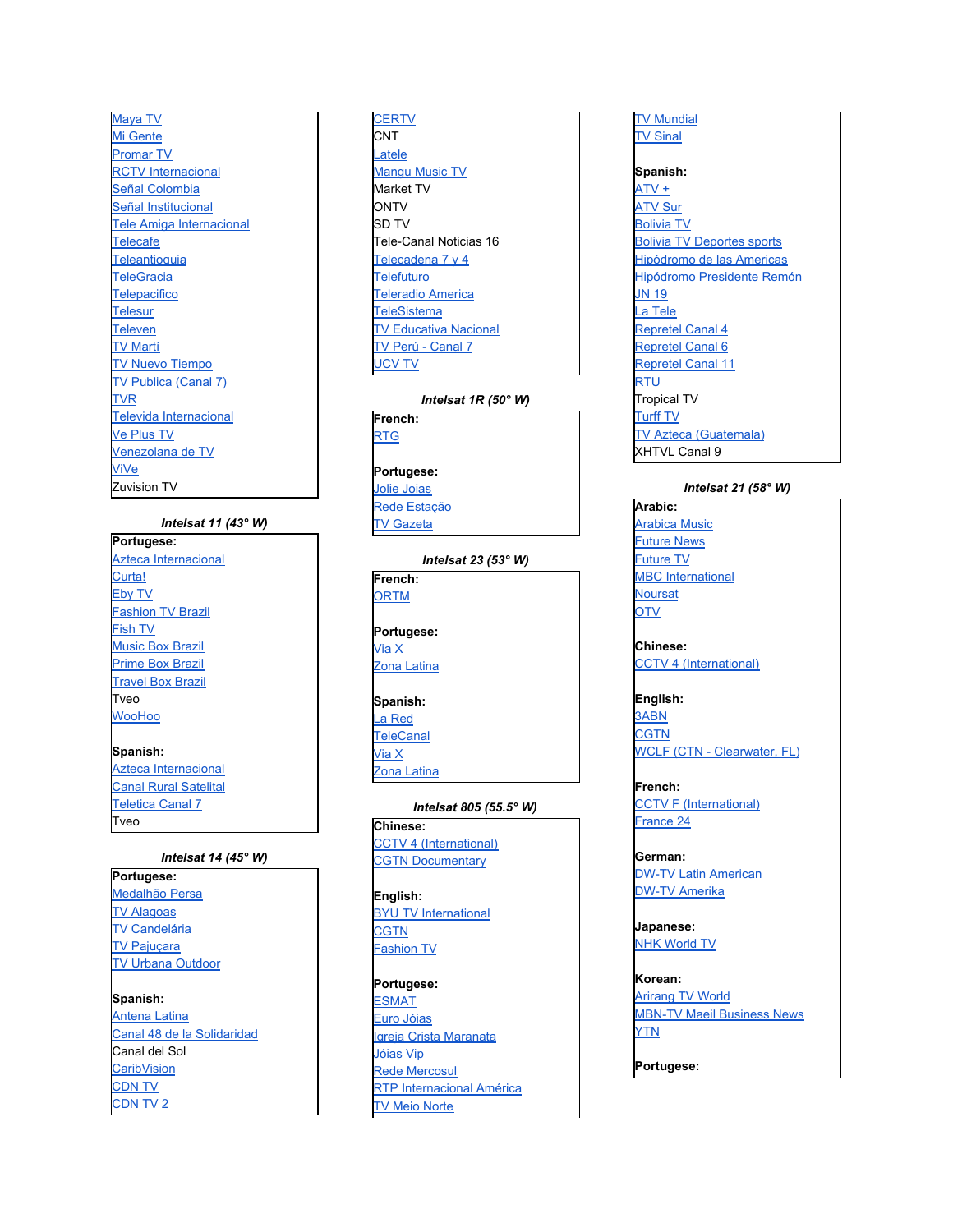### Rede Interna[cio](http://www.rittv.com.br/)nal de TV

### **S p a n i s h :**

**3ABN La[tin](http://www.3abntv.org/)o Beth[el](http://www.betheltv.tv/) TV** Carac[ol](http://www.canalcaracol.com/) TV **CCTV E [\(In](http://espanol.cctv.com/)ternational)** CDM Interna[cio](http://www.cdminternacional.com/)nal Enlace [Juvenil](http://www.enlacejuvenil.tv/) [Enlace](http://www.enlace.org/) TBN **EWTN Latin [Americ](http://www.ewtn.com/tv)a Fa[mily](http://www.fcntelevision.tv/) Christian Network Maria[visio](http://www.mariavision.com.mx/)n** [R](http://www.myretrotv.com/)ede Internacional de TV<br>
Spanish:<br>
Spanish:<br>
<u>Gene II TV</u><br>
Caracol TV<br>
Caracol TV<br>
Caracol TV<br>
Endez Juvenil<br>
Endez Juvenil<br>
Endez Juvenil<br>
Endez Juvenil<br>
Marazonas 23 (61° W)<br>
Portugese:<br>
Marazonas 23 (61° W)<br>
Portugese:

### *A m a z o n a s 2/3 (6 1 ° W)*

**Portugese:** Canal [Min](http://www.portalminassaude.com.br/)as Saúde [C](http://www.grupocev.com/)EV-EAD LF[G](http://www.lfg.com.br/) (6 ch) **TV Banco do Bra[sil](http://www.bb.com.br/)** TV Clube [\(Pernamb](http://www.tvclubepe.com.br/)uco) [U](http://www.unyca.com.br/)NYCA (3 ch) SBT ([Rio](http://www.sbt-rs.com.br/) Grande)

# **S p a n i s h :**

[El](http://www.rpc.com.py/) Trece

#### *A M C 6 ( 7 2 ° W)*

**E n g l i s h :** [W](http://www.wggn.tv/)GGN (Sandusky, OH)

#### *Simon Bolivar (78° W)*

**S p a n i s h : A[N](http://www.antv.gob.ve/)TV** C[olo](http://www.inces.gob.ve/)mbeia TV **T[ele](http://www.telesurtv.net/)sur T[V](http://www.tves.gob.ve/)es** Venez[ola](http://www.vtv.gob.ve/)na de TV [ViV](http://www.vive.gov.ve/) e

#### *A M C 9 (8 3 ° W)*

**E n g l i s h :** Pennsylva[nia](http://www.pcntv.com/) Cable Network **S p a n i s h :** Alta[visió](http://www.multimedios.tv/altavision)n

## Can[al](http://www.sqcs.com.mx/) 7+ TV

### *S E S 2 (8 7 ° W)*

**E n g l i s h :** [C](http://www.lukencommunications.com/)ar TV CW (WKNX - Knox[ville,](http://www.lbgtv.com/category/233174/cw20-homepage) TN) [M](http://www.mycombatchannel.com/)y Combat Channel My [Family](http://www.myfamilytv.tv/) TV [Pbj](http://en.wikipedia.org/wiki/PBJ_%28TV_network%29)

etro TV Tuff T[V](http://tufftv.com/) Z[N](http://www.znsbahamas.com/)S Network

#### *S E S (8 9 ° W)*

**E n g l i s h : [C](http://www.cbs.com/)BS** C [W](http://www.cwtv.com/)

#### *Galaxy* 17 (91° W)

**E n g l i s h : BY[U](http://www.byutv.org/) TV** [Cla](http://www.classicartsshowcase.org/)ssic Arts Showcase Jew[elr](http://www.jewelrytelevision.com/)y TV **TV [M](http://leg.mt.gov/css/Services%20Division/tvmt.asp)ontana** The [W](http://www.thewordnetwork.org/)ord Network

**H i n d i :**

Star [Vij](http://us.startv.com/node/741/home/starvijay)ay

**I t a l i a n :** Mediaset It[alia](http://www.mediaset.it/)

**S p a n i s h :** U[nivisió](http://www.kluz.tv/)n (KLUZ - Albuquerque, NM)

#### *G a la xy 3 C (9 5 ° W)*

**E n g l i s h :** My Fa[mily](http://www.myfamilytv.tv/) TV Perr[y's](http://www.perrysestatejewelry.tv/) Estate Jewelry

### *G a la xy 1 9 (9 7 ° W)*

**E n g l i s h : A[M](http://www.amgtv.tv/)G TV** Automo[tiv](http://automotive.tv/)e TV **[B](http://www.bouncetv.com/)ounce [B](http://buzzrplay.com/)uzzr BY[U](http://www.byutv.org/) TV [C](http://www.cbs.com/)BS [E](http://www.escapetv.com/)scape G[rit](http://www.grittv.com/)** Jus[tic](http://www.justicenetworktv.com/)e Network **L[A](http://www.laff.com/)FF** 

**S p a n i s h :** L[A](http://www.latv.com/)TV XHDF Azteca 13 (Me[xic](http://www.tvazteca.com.mx/)o City) X[HIM](http://www.tvazteca.com.mx/)T Azteca 7 (Mexico City) XHTV[M](http://www.proyecto40.com.mx/) (Proyecto 40)

### *Galaxy* 16 (99° W)

**E n g l i s h :** AB[C](http://www.abc.com/) <u>CO[ZI](http://www.cozitv.com/)</u> [COZI](http://www.cwtvpuertorico.com/) (WSJP - Puerto Rico) CW (WSJP - Puerto [Ric](http://www.cwtvpuertorico.com/)o)

FOX (WSJX - Puerto [Ric](http://www.foxtvpuertorico.com/)o) FOX (KRBK - Osage Beach, [M](http://www.foxkrbk.com/)O) KCHF (Santa Fe, N[M](http://kchftv.org/)) **L[E](http://www.mykwhs.com/)SEA** [Liv](http://www.wvxftv.com/)e Well Network [Livin](http://www.livingfaithtv.com/)g Faith TV [M](http://www.metvozarks.com/)eTV (KBRK - Osage Beach, MO) **[M](http://www.mynetworktv.com/)yNetworkTV** NBC (WVGN - Virgin [Isla](http://www.wvgn.com/)nds) This TV (Puerto [Ric](http://www.thistv.com/)o) Wo[rld](http://www.lesea.com/index.cfm/fa/wht) Harvest TV

**S p a n i s h :** Canal de Casa **T[ele](http://www.televisadesportes.com/)visa Desportes** TV 3 Pue[bla](http://www.televisaregional.com/puebla)

#### *SE S 1 ( 1 0 1 ° W)*

**E n g l i s h :** Beauty [IQ](http://www.qvc.com/) [D](http://www.daystar.com/)aystar TV **[D](http://www.decades.com/)ecades GEB Ame[ric](http://www.golden-eagle-tv.com/)a** God's Lear[nin](http://www.godslearningchannel.com/)g Channel [Heroes](https://www.handitv.com/) & Icons MeTV (WMME - [Chicago,](http://www.metvchicago.com/) IL) Mo[vie](http://www.moviestvnetwork.com/)s! **[TCT](http://www.tct.tv/) Family T[C](http://www.tct.tv/)T Network** 

**S p a n i s h : T[C](http://www.tct.tv/)T La Fuente** 

#### *S E S 3 ( 1 0 3 ° W)*

**E n g l i s h : Americ[a's](http://www.aantv.com/) Auction Network** Christian Tele[visio](http://www.ctnonline.com/)n Network <u>[H](http://www.hsn.com/)SN</u> **KEEN** (Las Vega[s,](http://www.keentv.com/) NV) **KTLN (San Fran[sis](http://www.ktln.tv/)co, CA)** [ION](http://www.iontelevision.com/) [ION](http://www.ionlife.com/) Life ION [Plus](http://www.iontelevision.com/) [PBS](http://www.pbs.org/) [Qubo](http://www.qubo.com/) [QVC](http://www.qvc.com/) [QVC](http://www.qvc.com/) Plus [Rural](http://www.ruraltv.tv/) TV Worship [Network](http://www.worship.net/)

**German:** DW [Deutsche](http://www.dw-world.de/) Welle TV

**Greek:** Ant 1 [Satellite](http://www.antennasatellite.gr/)

**Punjabi:**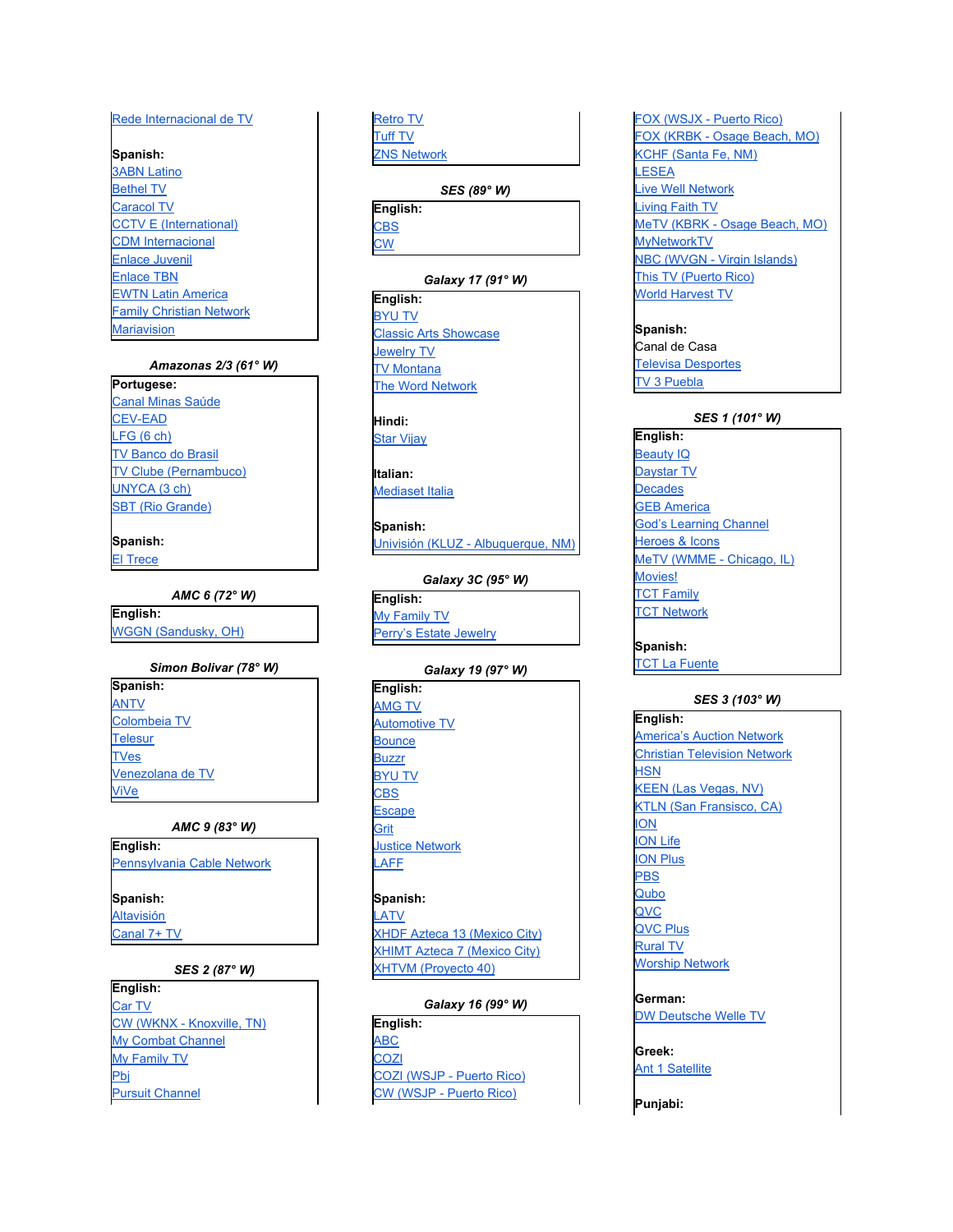#### Jus Punja[bi](http://www.juspunjabi.com/)

**Spanish:** [Dominican](http://www.supercanal.com/web/ANUNCIO) View La Cadena del [Mila](http://www.cdminternacional.com/)gro Supercanal Ca[rib](http://www.supercanal.com/)e T[ele](http://www.teleelsalvador.com/) El Salvador

#### *A M C 1 8 ( 1 0 5 ° W)*

**E n g l i s h :** Purs[uit](http://www.pursuitchannel.com/) Channel **[NASA](http://www.nasa.gov/multimedia/nasatv) NASA [Public](http://www.nasa.gov/multimedia/nasatv) Channel NASA [Education](http://www.nasa.gov/multimedia/nasatv) Channel** NASA Media [Channel](http://www.nasa.gov/multimedia/nasatv) [NBC](http://www.nbc.com/)

#### **Spanish:**

[Telemundo](http://www.telemundo.com/) East [Telemundo](http://www.telemundo.com/) West

#### *Anik F1R (107.3° W)*

**E n g l i s h : APTN W[hit](http://www.aptn.ca/)ehorse ASN (CTV 2 A[tla](http://ctvatlanticmorning.ca/)ntic)** A[MI](http://www.ami.ca/) TV <u>[C](http://winnipeg.ctv.ca/)TV</u> Le[gisla](http://www.assembly.nu.ca/)tive Assembly TV Nunavut Le[gisla](http://www.assembly.gov.nt.ca/_live/pages/wpPages/labroadcasting.aspx)tive Assembly TV NWT Ontario Legislative Assembly The [W](http://www.theweathernetwork.ca/)eather Network

#### **F r e n c h :**

MétéoMé[dia](http://www.meteomedia.com/) A MI T [élé](http://www.ami.ca/)

#### *A n ik F 1 R ( 1 1 1 . 1 ° W)*

**E n g l i s h :** [Cit](http://www.citytv.com/saskatchewan)y TV Saskatchewan Saskatchewan Le[gisla](http://www.legassembly.sk.ca/)tive Network

#### *Eutelsat 113W (113° W)*

**S p a n i s h :** Aguasc[alie](http://www.aguascalientes.gob.mx/ryta)ntes TV **Ay[M](http://www.aymsports.com.mx/) Sports** Azteca 7 (Coah[uila](http://www.tvazteca.com.mx/)) Azteca 7 ([N](http://www.tvazteca.com.mx/)uevo León) Azteca 7 (Tama[ulip](http://www.tvazteca.com.mx/)as) C7 (J[alis](http://www.sjrtv.jalisco.gob.mx/C7/index.html)co) [C](http://www.cadenatres.com.mx/)adena Tres [Hid](http://www.hidalgo.gob.mx/)algo TV [Imagen](http://www.imagen.com.mx/) Informativa México Explorer [R](http://www.rtv.org.mx/)TV (Veracruz) **[R](http://www.rtv.org.mx/)TV Deportes Para[visio](http://www.paravision.com.py/)n S[N](http://www.snt.com.py/)T** 

### Tele [Mic](http://www.smrtv.michoacan.gob.mx/)hoacán Trece TV (Mé[rid](http://www.televisionyucateca.com/)a) TV Nuevo León **T[V](http://www.tvtenlinea.com.mx/tvt) Tabasqueña** RCG TV Can[al](http://mx.geocities.com/sn_rcg/canal7) 7

#### *Eutelsat 117W (116.8°W)*

**S p a n i s h :** [A](http://aprendetv.sep.gob.mx/)prende TV Can[al](http://www.canal8hn.com/) 8 (Honduras) Canal 10 (C[hia](http://www.radioytv.chiapas.gob.mx/)pas) Can[al](http://www.canal11.hn/) 11 (Honduras) Can[al](http://www.canal12.hn/) 12 (Honduras) Can[al](http://www.canaldelcongreso.gob.mx/) del Congreso Canal de [la](http://canal23.cnart.mx/)s Artes CB TV ([Mic](http://www.cbtelevision.com.mx/)hoacan) Color [Visio](http://www.colorvision.com.do/)n Cor[al](http://www.coral39.tv/) 39 [E](http://www.ecuadortv.ec/)cuador TV Educa[ció](http://dgtve.sep.gob.mx/)n Superior Espa[cio](http://dgtve.sep.gob.mx/) Edusat FootScho[ol](http://www.footschooltv.com/) TV Forma[ció](http://dgtve.sep.gob.mx/index_telesec.htm)n docente Globo[visió](http://www.globovision.com/)n Me[dia](http://dgtve.sep.gob.mx/index_telesec.htm) TV Monte Ma[ria](http://www.montemaria.org/) TV [Mile](http://www.milenio.com/portal/tv_live.html)nio TV M[ultim](http://www.multimedios.tv/)edios TV M[ultim](http://www.multimedios.tv/)edios TV USA NT[R](http://www.ntrzacatecas.com/) Zacatecas [O](http://www.cortv.com.mx/)axaca TV Oro[m](http://www.oromartv.com/)ar TV [Sie](http://www.sqcs.com.mx/)te+ TV Soy [G](http://www.soyguerrero.net/)uerrero **Tele An[tilla](http://www.tele-antillas.tv/)s** T[ele](http://www.teleceiba.com/)Ceiba Tele[mic](http://grupotelemicro.com/canal5)ro Canal 5 Telemicro [Digit](http://digital15.com.do/television)al 15 Tele[mic](http://telemicro.com.do/tv/)ro International **[TeleProgreso](http://www.teleprogreso.tv/) [Teleritmo](http://www.multimedios.tv/programa.asp?idcat=7) [Telesecundaria](http://dgtve.sep.gob.mx/escuelaencasa/progcanal11.html) [TeleSistema](http://www.telesistema11.tv/)** TV de [Campeche](http://www.trc.campeche.gob.mx/) TV Hondureña TV [Méxiquense](http://www.edomexico.gob.mx/portalgem/tvmex) TV [UNAM](http://www.tvunam.unam.mx/)

#### *Galaxy 23 (12 1 ° W)*

**C h i n e s e : ETTV [Glo](http://www.ettoday.com/)bal [ETTV](http://www.ettv.com.tw/) News America [E](http://www.ettoday.com/)TTV Super** [Jia](http://www.jstv.com/)ngsu TV [Sin](http://www.mrbi.net/sinotv.htm)o TV [Sin](http://www.mrbi.net/sinotv.htm)o SAT

#### **E n g l i s h :**

Ame[ric](http://www.americaone.com/)a One [Blu](http://www.bon.tv/)e Ocean Network - BON [C](http://www.coxsportstv.com/)ox Sports TV **Fa[mily](http://www.familyfriendlye.com/) Friendly Entertainment [Fig](http://www.fightnow.com/)ht Now TV** France 24 En[glis](http://www.france24.com/)h Jew[elr](http://www.jewelrytelevision.com/)y TV K[HIZ](http://www.khiztv.com/) (Los Angeles, CA) **[N](http://www.ndtv.com/)DTV 24x7** Texas Ca[ble](http://www.txcn.com/) News T V [W](http://www.tvw.org/) **[N](http://www.nrbnetwork.tv/)RB Network** One Wo[rld](http://www.oneworldsports.com/) Sports

#### **S p a n i s h :**

Can[al](http://www.eitb.com/television/canal-vasco) Vasco Centroamé[ric](http://www.centroamericatv.tv/)a TV **[HIT](http://www.hitn.tv/)N TV** La Acade[mia](http://www.tvazteca.com/laacademia) 3D Pa[sio](http://www.tvpasiones.com/usa)nes USA **RT Ame[ric](http://rt.com/)a** [R](http://rtd.rt.com/)T D RT Españ[ol](http://actualidad.rt.com/) [Semillitas](http://www.semillitas.tv/) TV **TV Do[minic](http://www.televisiondominicana.tv/)ana** X[HIM](http://www.tvazteca.com.mx/)T Azteca 7 (Mexico City)

#### *G a la xy 1 8 ( 1 2 3 ° W)*

**E n g l i s h :** Je[wis](http://www.jltv.tv/)h Life TV

#### *G a la xy 1 4 ( 1 2 5 ° W)*

**E n g l i s h :** The Church Chann[el](http://www.churchchannel.tv/) [Evine](http://www.evine.com/) Live **Gospel [Broadcasting](http://www.gbntv.org/) Network J[U](http://www.jctv.org/)CE TV** [Lin](http://www.worldlinktv.com/)k TV Liq[uid](http://www.liquidationchannel.com/)ation Channel North West [Cable](http://www.nwcn.com/) News T B [N](http://www.tbn.org/) **TBN E[nla](http://www.tbnenlaceusa.tv/)ce USA** S[mile](http://www.smileofachildtv.org/) of a Child TV

#### *G a la xy 1 3 ( 1 2 7 ° W)*

**E n g l i s h : Apost[olic](http://www.aontv.com/) Oneness Network** Re[elz](http://www.reelzchannel.com/) Channel

**Spanish:** [Bethel](http://www.betheltv.tv/) TV